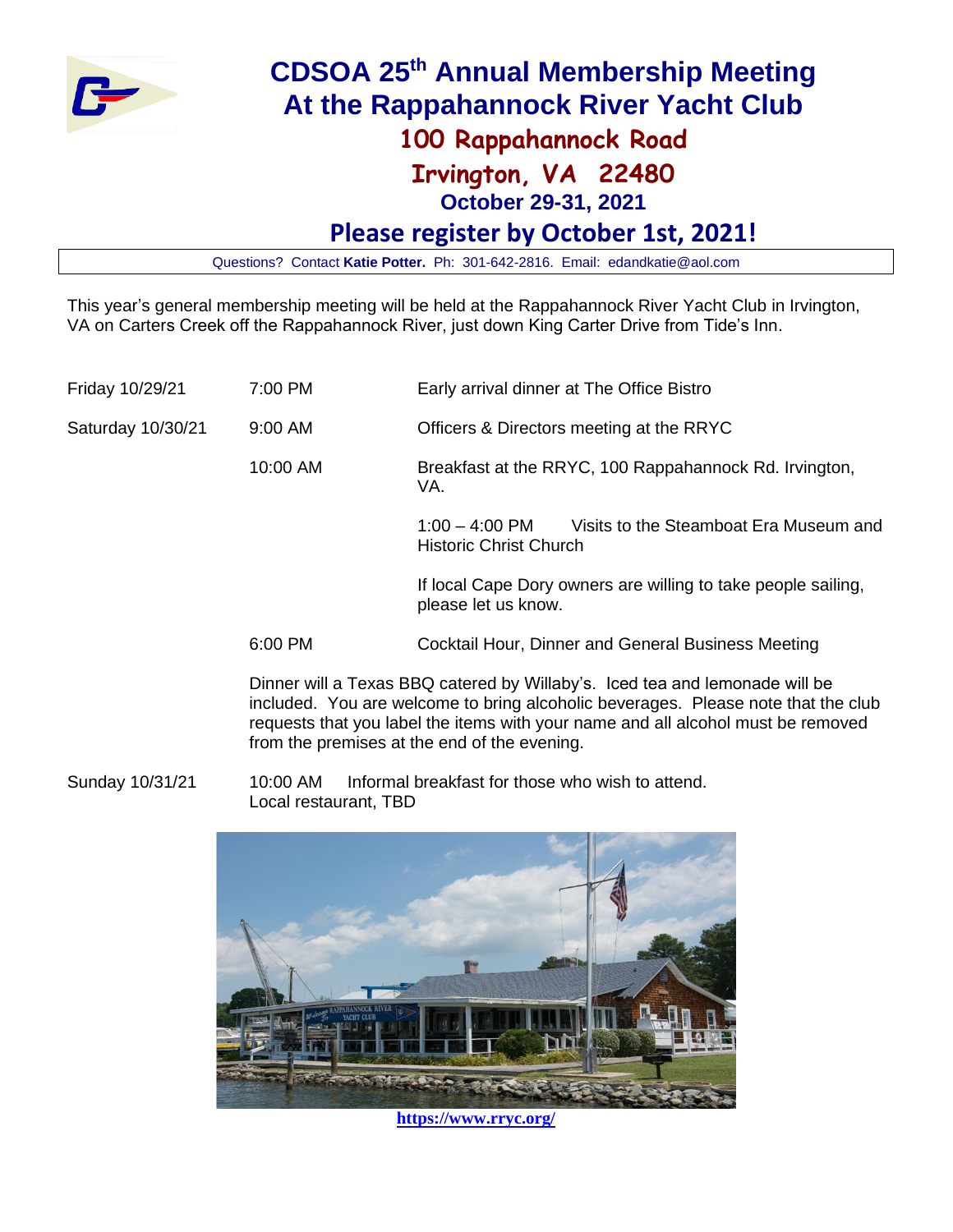#### **CDSOA 25TH Annual Meeting Breakfast and local excursion in Irvington and Dinner Rappahannock River Yacht Club, Irvington, VA October 29-30, 2021**

### **Please register by October 1st, 2021!**

Questions: Please contact Katie Potter, Email: [edandkatie@aol.com](mailto:edandkatie@aol.com)

| Captain:                                                                                        | CDSOA# |               |                                                                                                                     |        |                                                                  |  |  |
|-------------------------------------------------------------------------------------------------|--------|---------------|---------------------------------------------------------------------------------------------------------------------|--------|------------------------------------------------------------------|--|--|
| Crew:                                                                                           |        |               |                                                                                                                     |        |                                                                  |  |  |
| Address:                                                                                        |        |               |                                                                                                                     |        |                                                                  |  |  |
| Phone #'s:                                                                                      |        |               |                                                                                                                     | Email  | <u> 1989 - Johann Barbara, martin amerikan basar da</u>          |  |  |
| <b>Boat Name:</b>                                                                               |        |               | <u> 1980 - Johann Barbara, martin amerikan basar dan basa dan basar dalam basa dalam basa dalam basa dalam basa</u> | Model: | <u> 1980 - Johann Barbara, martin a</u>                          |  |  |
|                                                                                                 |        |               |                                                                                                                     |        | Cost: Breakfast $$16$ per person $x$ ___________ = \$ __________ |  |  |
|                                                                                                 |        | <b>Dinner</b> | \$60 per person                                                                                                     |        | $x \sim 5$                                                       |  |  |
|                                                                                                 |        | <b>Total</b>  |                                                                                                                     |        | \$<br><u> 1980 - Jan Sarajević, politik po</u>                   |  |  |
| Planning to attend the early arrival dinner Friday? Number attending:                           |        |               |                                                                                                                     |        |                                                                  |  |  |
|                                                                                                 |        |               | Date:                                                                                                               |        |                                                                  |  |  |
| Please print, copy and mail this registration form along with your check to:                    |        |               |                                                                                                                     |        |                                                                  |  |  |
| <b>Katie Potter</b><br><b>Event Coordinator</b><br>2601 Avena Street<br>Silver Spring, MD 20902 |        |               |                                                                                                                     |        |                                                                  |  |  |
| Make checks payable to: CDSOA Chesapeake Fleet                                                  |        |               |                                                                                                                     |        |                                                                  |  |  |
| Registration and payment must be received by October 1, 2021                                    |        |               |                                                                                                                     |        |                                                                  |  |  |